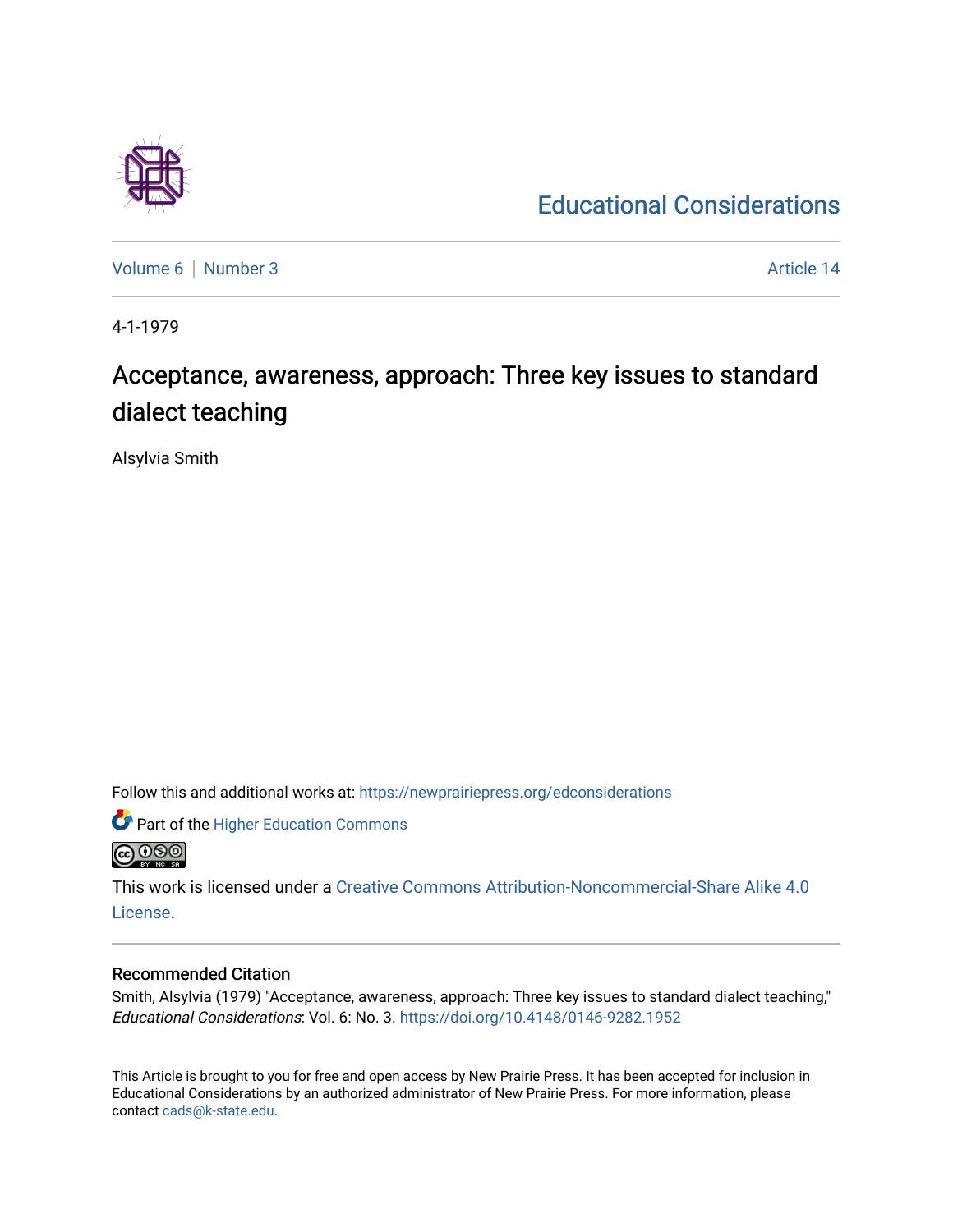**Standard English teaching should begin as early as possible.** 

# **Acceptance, awareness, approach: Three key issues to standard dialect teaching**

## by Alsylvia Smith

During the past decade much attention has been devoted to the educational problems of speakers of nonstandard English. Although many ethnic groups fall into this category the primary focus has been on Black children, especially those from low socioeconomic backgrounds. There seems to be a general consensus among linguists, most sociolinguists and a few educators, that the difficulties involved in teaching these children to read, write and speak standard English arise because they are linguistically different. In spite of the proliferation of literature on the subject and the numerous recommendations made by researchers and educators, the problem remains unresolved.

Prior to the development and successful implementation of an effective program for teaching the linguistically different child, three major factors, acceptance, awareness and approach, must be carefully considered.

### Acceptance

The child and his dialect must be accepted by the teacher. Neither must be looked upon as being inferior. The child is not "subhuman" and his language is not sub· standard. Rejection of one's language is rejection of the person, his culture, his family and his life style. As Philip Dale points out "Black English as an autonomous dialect

30 EOUCA TIONAL CONS/OE RATIONS, Vol. 6, No. 3. Spring, 1979

has been delayed by strongly negative attitudes toward it and its speakers."<sup>1</sup> It is my contention that this negative connotation of nonstandard English has been one of the predominant barriers to providing effective education for children who speak nonstandard dialects. Donoghue asserts that "the attitude of the teacher is crucial."<sup>2</sup> Before linguistically different children can be successfully taught to read and write standard English, the fact that they are "different" and not deficient'' must be realized and accepted.

Philip Dale describes dialects as variations in language and Black English as a specific dialect of English.' Researchers such as, Destefano, Fasold, Wolfram, Labov, Baratz and Shuy agree that everyone speaks a dialect. "Dialect differences are often interpreted as indicators of real or imagined differences in education, religion, morality, social class, race attitudes and other aspects of life."<sup>4</sup> The manner in which the nonstandard English speaking child is perceived depends entirely upon the theory, If any, accepted by the teacher. Negative attitudes rarely, if ever, produce positive results. This is especially true in the educational arena.

#### **Awareness**

According to Labov, "American education has always been concerned with nonstandard English but primarily in a negative way. It has been the object to be overcome rather than something to be studied and understood in its own right."<sup>5</sup> Because nonstandard English has been viewed in a negative manner by components of American education many educators are totally unfamiliar with its structure as a language. Once nonstandard English has been accepted as a language in its own right that is "dif· ferent" and not "deficient" one is more readily able to become aware of the structural differences which exists between standard and nonstandard English. An awareness of these differences can eliminate many of the problems involved in teaching standard English to speakers of nonstandard English. Baratz states that "a structural knowledge of nonstandard vernacular and the way it can interfere with learning to speak and read stan· dard English are indispensable to teach ghetto Negro children.''

Researchers are divided into two groups: those who support the "deficit" theory and those who support the "difference" theory. These two groups, according to Baratz, have operated quite independently for several years-psycholinguists continuing to describe deficiencies while sociolinguists continued detailing differences. " Recently however with the advent of interdisciplinary programs, each group has developed an increased awareness of the other's position." I see this type of awareness as a major step in the right direction. In addition, however it is imperative that educators, re· searchers and the like, become more aware of and sincerely interested in the structural make-up of the language spoken by the linguistically different child.

#### Approach

Since theories are often the foundation for meth· odology (approach), educators must formulate accu· rate theories based on empirical and unbiased research. Although there are varying viewpoints involved in providing adequate educational facilities for speakers of nonstandard English most educators agree that it should be taught. Baratz, Donoghue, Labov, Shuy, Spolsky,